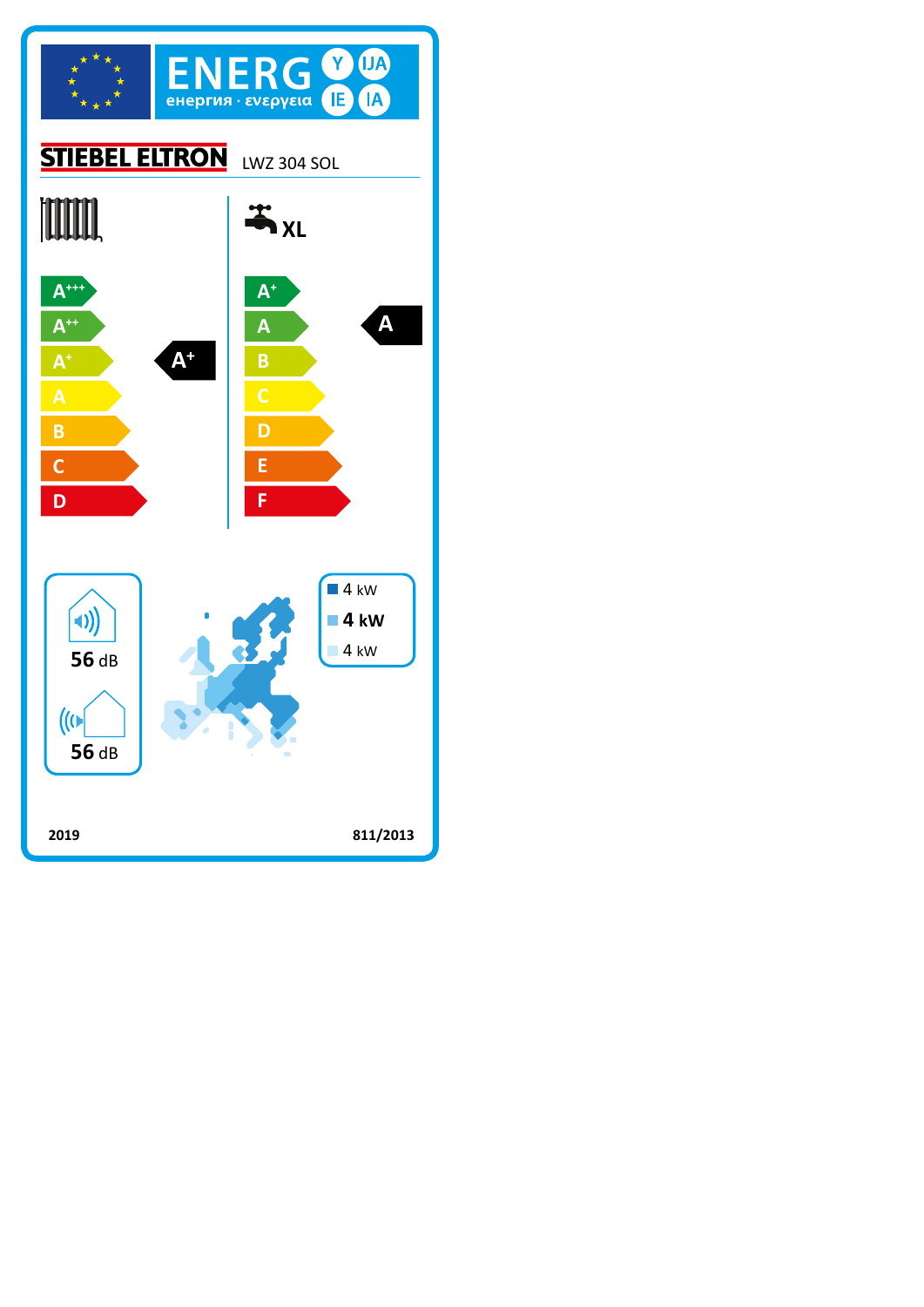## **Product datasheet: Combi heater to regulation (EU) no. 811/2013**

|                                                                                                                     |       | <b>LWZ 304 SOL</b>    |
|---------------------------------------------------------------------------------------------------------------------|-------|-----------------------|
|                                                                                                                     |       | 230143                |
| Manufacturer                                                                                                        |       | <b>STIEBEL ELTRON</b> |
| Load profile                                                                                                        |       | XL                    |
| Energy efficiency class for central heating in moderate climates for<br>medium temperature applications             |       | A+                    |
| Energy efficiency class for central heating in moderate climates for low<br>temperature applications                |       | A+                    |
| Energy efficiency category for DHW heating under moderate climatic<br>conditions                                    |       | Α                     |
| Rated heating output in moderate climates for average temperature<br>applications (Prated)                          | kW    | 3                     |
| Rated heating output in moderate climates for low temperature<br>applications (Prated)                              | kW    | 4                     |
| Annual energy consumption in moderate climates for average<br>temperature applications (QHE)                        | kWh/a | 2320                  |
| Annual energy consumption in moderate climates for low temperature<br>applications (QHE)                            | kWh/a | 2479                  |
| Annual power consumption in moderate climates (AEC)                                                                 | kWh/a | 1387                  |
| Seasonal room heating efficiency in moderate climates for average<br>temperature applications (ns)                  | %     | 100                   |
| Seasonal room heating efficiency in moderate climates for low<br>temperature applications (ns)                      | %     | 136                   |
| Energy efficiency for DHW heating (Dwh) under moderate climatic<br>conditions                                       | %     | 122                   |
| Sound power level internal                                                                                          | dB(A) | 56                    |
| Sound power level external                                                                                          | dB(A) | 56                    |
| Rated heating output in colder climates for average temperature<br>applications (Prated)                            | kW    | 3                     |
| Rated heating output in colder climates for low temperature applications<br>(Prated)                                | kW    | 4                     |
| Rated heating output in warmer climates for average temperature<br>applications (Prated)                            | kW    | 3                     |
| Rated heating output in warmer climates for low temperature applications<br>(Prated)                                | kW    | 4                     |
| Annual energy consumption in colder climates for average temperature<br>applications (QHE)                          | kWh/a | 3152                  |
| Annual energy consumption in colder climates for low temperature<br>applications (QHE)                              | kWh/a | 3333                  |
| Annual energy consumption in warmer climates for average temperature<br>applications (QHE)                          | kWh/a | 1499                  |
| Annual energy consumption in warmer climates for low temperature<br>applications (QHE)                              | kWh/a | 1481                  |
| Annual power consumption in colder climates (AEC)                                                                   | kWh/a | 1766                  |
| Annual power consumption in warmer climates (AEC)                                                                   | kWh/a | 1284                  |
| Seasonal room heating efficiency in colder climates for average<br>temperature applications $( \nabla \mathbf{s} )$ | %     | 79                    |
| Seasonal room heating efficiency in colder climates for low temperature<br>applications $( \nabla s)$               | $\%$  | 116                   |
| Seasonal room heating efficiency in warmer climates for average<br>temperature applications $( \nabla \mathbf{s} )$ | %     | 108                   |
| Seasonal room heating efficiency in warmer climates for low temperature<br>applications (ns)                        | $\%$  | 152                   |
| Energy efficiency for DHW heating (nwh) under colder climatic conditions                                            | %     | 96,38                 |
| Energy efficiency for DHW heating (Dwh) under warmer climatic<br>conditions                                         | %     | 131,76                |
| Operation exclusively enabled during low load times                                                                 |       |                       |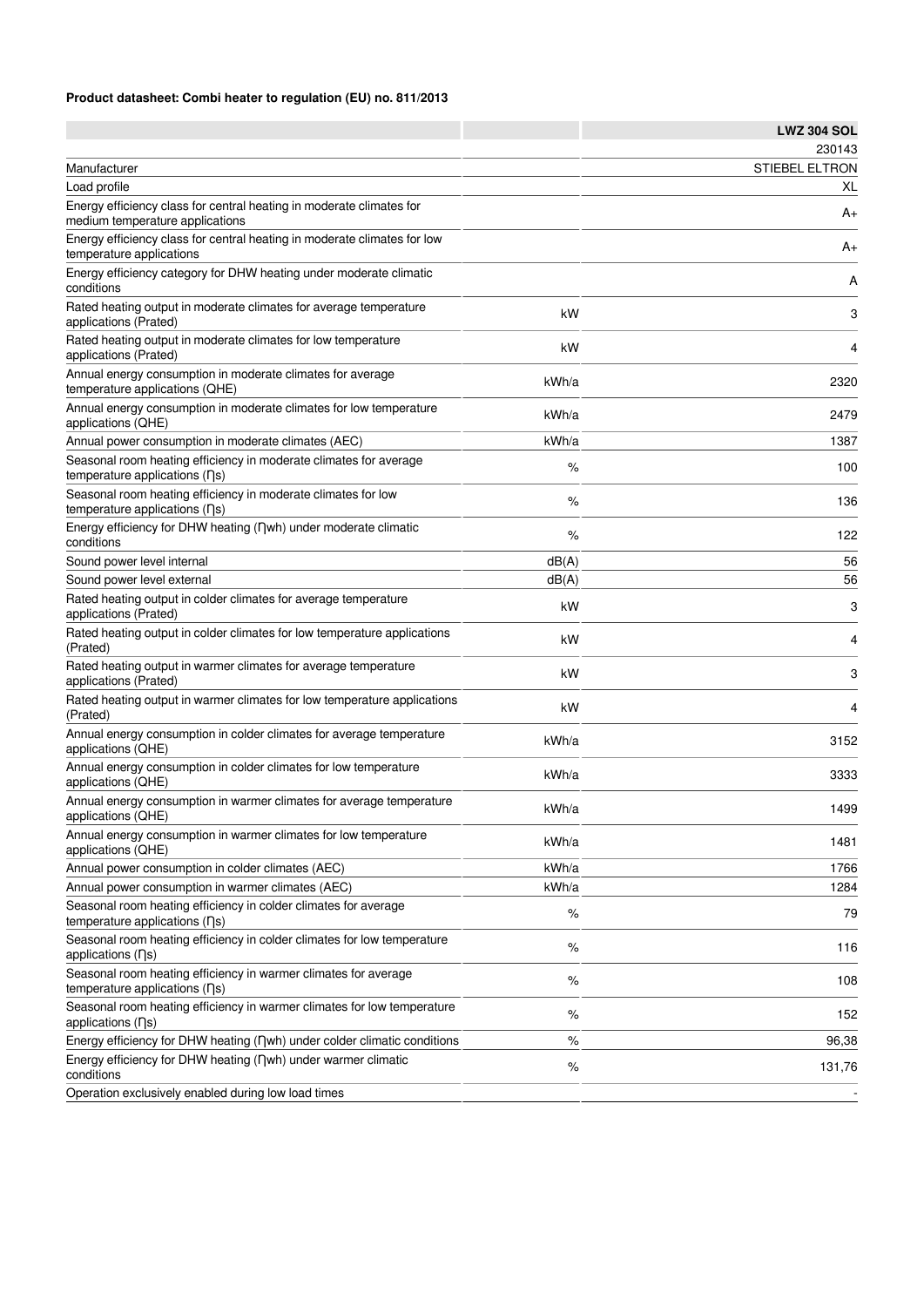

**STIEBEL ELTRON** 

LWZ 304 SOL

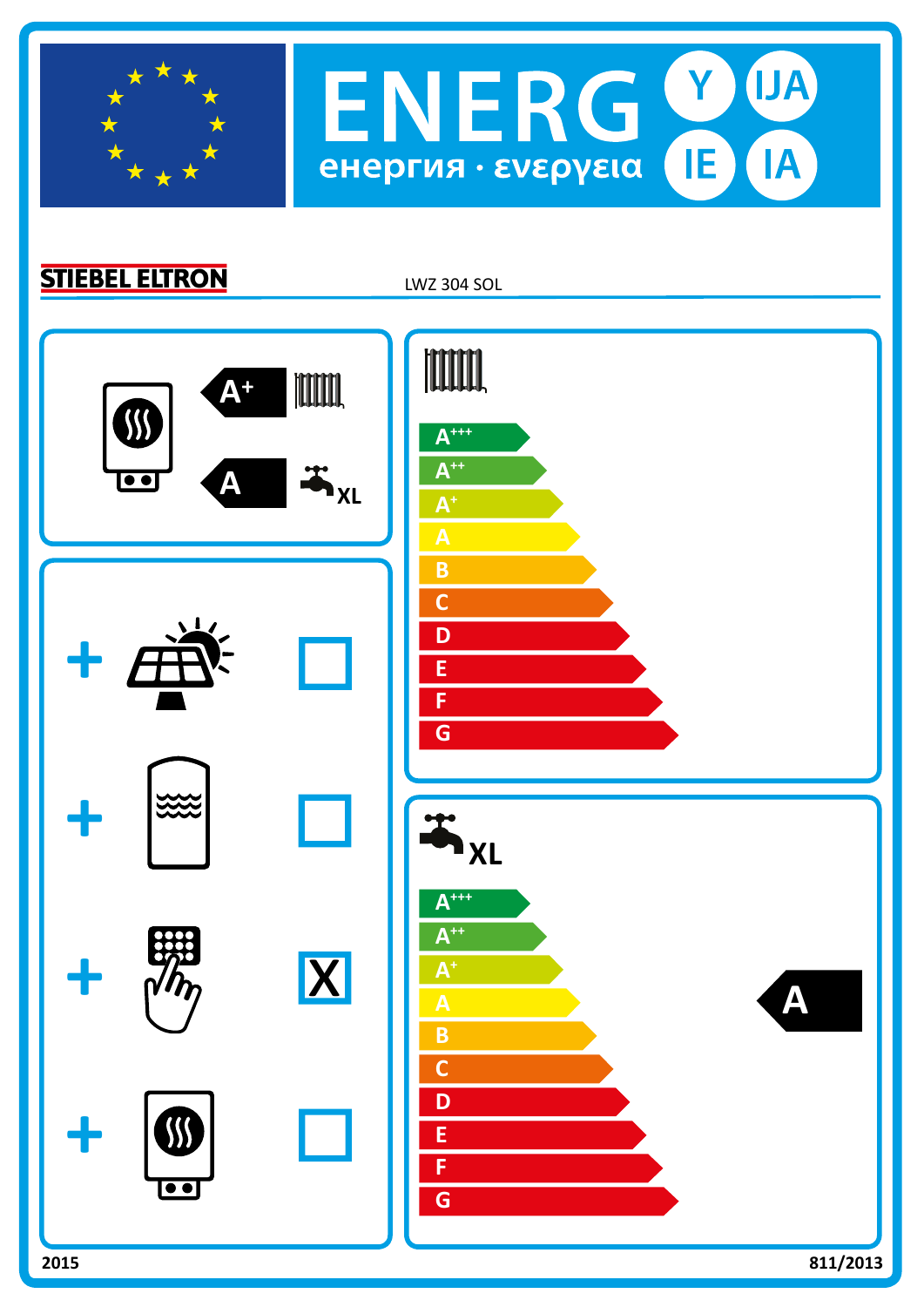## **Product datasheet: Composite system consisting of room heater and temperature controller to regulation (EU) no. 811/2013**

|                                                                                                                                              |      | <b>LWZ 304 SOL</b>    |
|----------------------------------------------------------------------------------------------------------------------------------------------|------|-----------------------|
|                                                                                                                                              |      | 230143                |
| Manufacturer                                                                                                                                 |      | <b>STIEBEL ELTRON</b> |
| Seasonal room heating efficiency in moderate climates for average<br>temperature applications $( \nabla s)$                                  | %    | 100                   |
| Temperature controller class                                                                                                                 |      | VII                   |
| Contribution of temperature controller to room heating energy efficiency                                                                     | %    | 3,5                   |
| Value of differential between room heating energy efficiency under<br>moderate climatic conditions and that under colder climatic conditions | $\%$ | 21                    |
| Value of differential between room heating energy efficiency under<br>warmer climatic conditions and that under moderate climatic conditions | %    | 8                     |
| Energy efficiency class for central heating in moderate climates for<br>medium temperature applications                                      |      | $A+$                  |
| Energy efficiency category for DHW heating under moderate climatic<br>conditions                                                             |      | A                     |
| Load profile                                                                                                                                 |      | XL                    |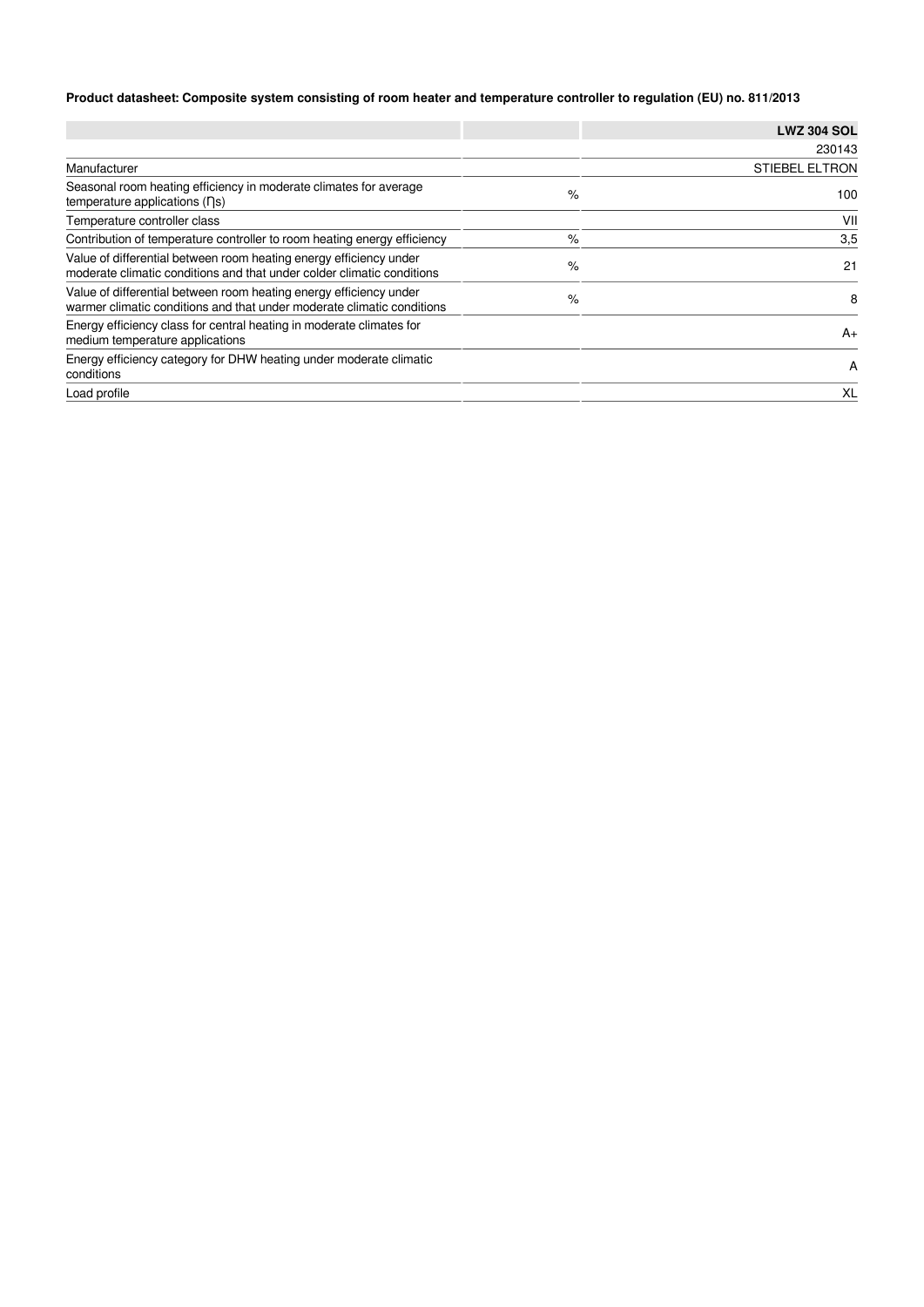## **Required details about room heater and combi heater with heat pump to regulation (EU) no. 813/2013 & 811/2013**

|                                                                                                    |              | <b>LWZ 304 SOL</b> |
|----------------------------------------------------------------------------------------------------|--------------|--------------------|
|                                                                                                    |              | 230143             |
| Manufacturer                                                                                       |              | STIEBEL ELTRON     |
| Heat source                                                                                        |              | Outside air        |
| Low temperature heat pump                                                                          |              |                    |
| With booster heater                                                                                |              | x                  |
| Combi boiler with heat pump                                                                        |              | X                  |
| Rated heating output in colder climates for average temperature<br>applications (Prated)           | kW           | 3                  |
| Rated heating output in moderate climates for average temperature<br>applications (Prated)         | kW           | 3                  |
| Rated heating output in warmer climates for average temperature<br>applications (Prated)           | kW           | 3                  |
| $Tj = -7$ °C heating output, partial load range under moderate climatic<br>conditions (Pdh)        | kW           | 1,9                |
| $Tj = 2 °C$ heating output, partial load range under moderate climatic<br>conditions (Pdh)         | kW           | 3,6                |
| $Tj = 7$ °C heating output, partial load range under moderate climatic<br>conditions (Pdh)         | kW           | 4,7                |
| $Tj = 12 °C$ heating output, partial load range under moderate climatic<br>conditions (Pdh)        | kW           | 5,9                |
| $T$ = dual mode temperature under moderate climatic conditions (Pdh)                               | kW           | 2,3                |
| $Ti =$ operating temperature limit under moderate climatic conditions (Pdh)                        | kW           | 1,2                |
| For air/water heat pumps: $Tj = -15 °C$ (if TOL< -20 °C) (Pdh)                                     | kW           | 0,2                |
| Dual mode temperature in moderate climates (Tbiv)                                                  | $^{\circ}$ C | $-5$               |
| Seasonal room heating efficiency in colder climates for average                                    |              |                    |
| temperature applications (ns)<br>Seasonal room heating efficiency in moderate climates for average | %            | 79                 |
| temperature applications (ns)<br>Seasonal room heating efficiency in warmer climates for average   | %            | 100                |
| temperature applications (ns)                                                                      | %            | 108                |
| $Tj = -7$ °C COP, partial load range under moderate climatic conditions<br>(COPd)                  |              | 1,82               |
| $Tj = 2 °C COP$ , partial load range under moderate climatic conditions<br>(COPd)                  |              | 2,73               |
| $Tj = 7$ °C COP, partial load range under moderate climatic conditions<br>(COPd)                   |              | 3,25               |
| $Tj = 12 °C$ COP, partial load range under moderate climatic conditions<br>(COPd)                  |              | 3,88               |
| $T_i$ = dual mode temperature under moderate climatic conditions (COPd)                            |              | 2,1                |
| $T$ = operating temperature limit under moderate climatic conditions<br>(COPd)                     |              | 1,36               |
| For air/water heat pumps: $Tj = -15^{\circ}C$ (if TOL< -20 °C) (COPd)                              |              | 0,23               |
| Heating water operating temperature limit (WTOL)                                                   | $^{\circ}$ C | 0                  |
| Power consumption, OFF state (Poff)                                                                | W            | 12                 |
| Power consumption, thermostat OFF state (PTO)                                                      | W            | 82                 |
| Standby power consumption (PSB)                                                                    | W            | 12                 |
| Power consumption, operating state, with crankcase heating (PCK)                                   | W            | 12                 |
| Booster heater heating output (PSUB)                                                               | kW           | 1,65               |
| Type of energy supply, booster heater                                                              |              | electric           |
| Power control                                                                                      |              | Fixed              |
| Sound power level external                                                                         | dB(A)        | 56                 |
| Sound power level internal                                                                         | dB(A)        | 56                 |
| Annual energy consumption in colder climates for average temperature<br>applications (QHE)         | kWh/a        | 3152               |
| Annual energy consumption in moderate climates for average<br>temperature applications (QHE)       | kWh/a        | 2320               |
| Annual energy consumption in warmer climates for average temperature<br>applications (QHE)         | kWh/a        | 1499               |
| Load profile                                                                                       |              | XL                 |
| Annual power consumption in colder climates (AEC)                                                  | kWh/a        | 1766               |
| Annual power consumption in moderate climates (AEC)                                                | kWh/a        | 1387               |